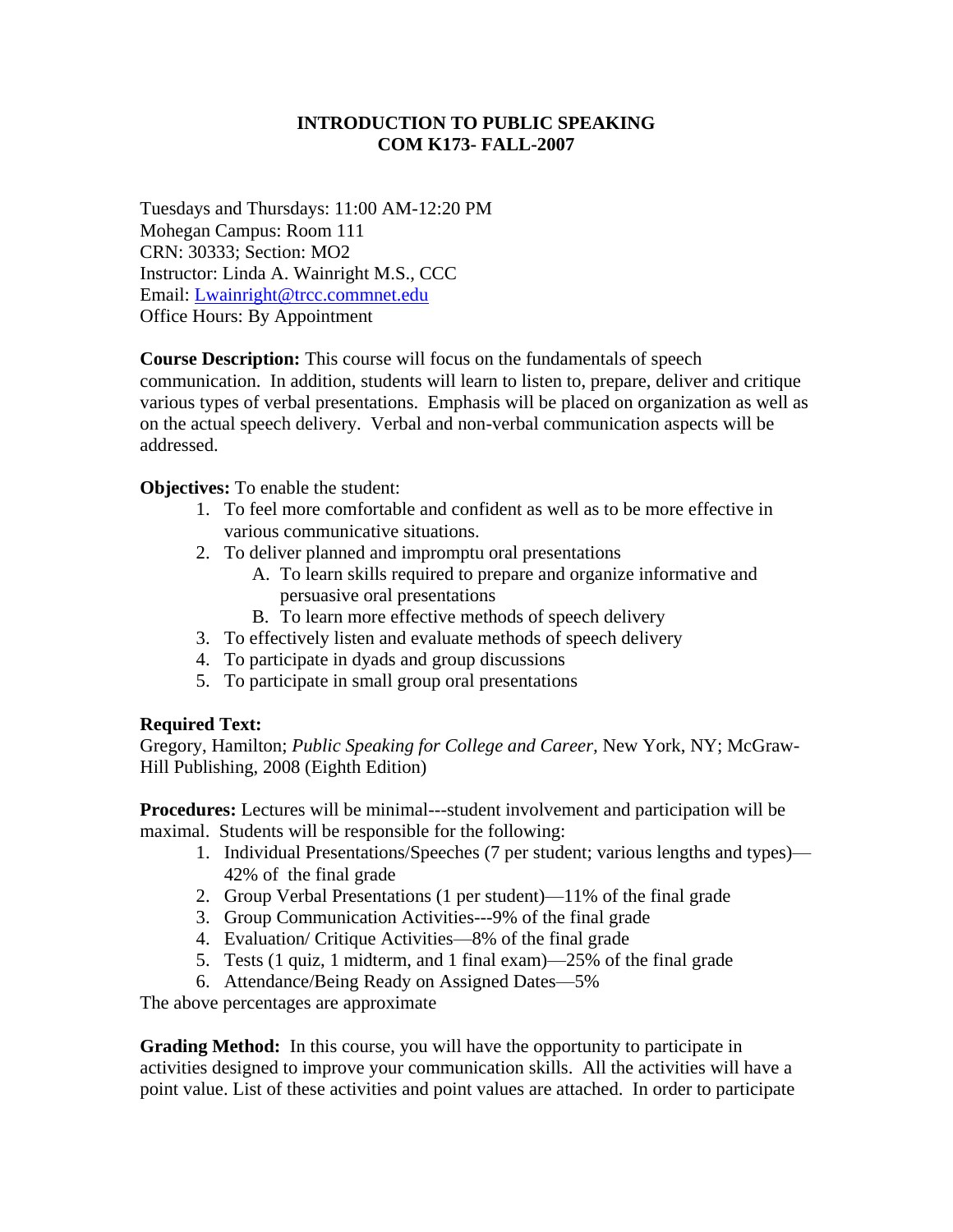in the activities, you must be present in class the day of the activity. Because communication involves your interaction with others, no class activities can be made up outside of class, and no extra work is assigned as make-up work for any missed activities.

## **Written assignments handed in late receive no credit! NO EXCEPTIONS**

Anyone who does not come to class on their assigned speech/presentation day (without **first** having put a message on my voice mail or email **prior to class**) or comes to class with an excuse for not presenting their talk that day (and does not let me know **prior** to my entering the room)…will automatically have 5% of the potential points deducted from their grade. **NO EXCEPTIONS**.

**All class days after your appointed day until you actually give your talk are considered days that your speech presentation is due,** and an additional 5% of the potential points will be deducted for each class (missed or attended) until the speech/presentation is given.

### **Possible:** 650 points

A 48-point cushion is built into the final grading system in case of a missed class, poor performance on a test or presentation, etc.

### **Final Grade:** (points)

| 650-602                      | A                      |
|------------------------------|------------------------|
| 601-585                      | $A -$                  |
| 584-569                      | $B+$                   |
| 568-537                      | B                      |
| 536-520                      | B-                     |
| 519-504                      | $C_{\pm}$              |
| 503-472                      | $\overline{C}$         |
| 471-455                      | $C-$                   |
| 454-439                      | D+                     |
| 438-407                      | D                      |
| 406-390                      | D-                     |
| Below 390                    | F                      |
| <b>Definitions of Grades</b> |                        |
| Excellent<br>A               |                        |
| В<br>Good                    |                        |
| $\overline{C}$               | Satisfactory (Average) |
| D<br>Poor                    |                        |

F Unsatisfactory

**Attendance:** Although attending every class will not guarantee an "A". a "B", or even a "C;" it will be impossible to earn a decent grade if classes are missed. No class activity done by the class can be made up, and extra credit is not assigned. 650 points are the maximum a student can earn, but a 48-point cushion is built in if you do have to miss a class.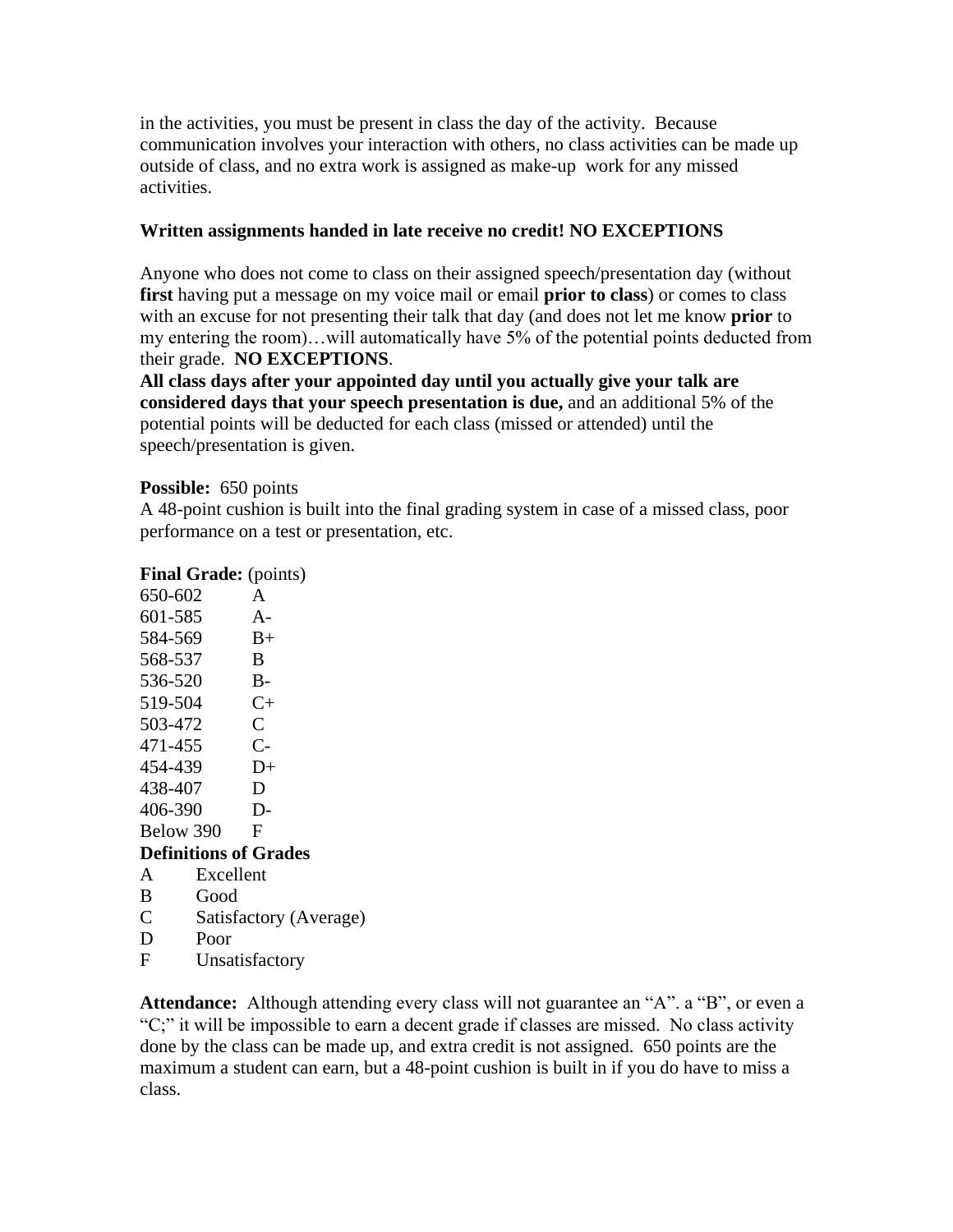**College Withdrawal Policy:** "Students may withdraw, in writing at the Registrar's Office for any reason until the end of the  $10<sup>th</sup>$  eek of class. From the  $11<sup>th</sup>$  week through the end of the 13<sup>th</sup> week, a student may withdraw with the instructor's written approval. **If a student stops attending this class and does not formally withdraw with the Registrar's Office, this instructor will be forced to give the student a grade of "F" per college policy.**

**Plagiarism:** Plagiarism is the unacknowledged use of another person's words or ideas in one's own writing or oral presentations. The definition will be discussed in class, but the essential principle is that a person is not to quote, paraphrase, rephrase, or otherwise include the ideas of someone else **without giving the proper credit**. If a student violates this principle, (s)he will receive a penalty ranging in severity from an "F" on the assignment to an "F" in the course.

**Disabilities Statement:** If you are a student with a disability and believe you will need accommodations for this class, it is your responsibility to contact Disabilities Counseling Services at 383-5240. You should contact the counselor as soon as possible. Please note that I cannot provide accommodations based upon disability until I receive an accommodation letter from the Disabilities Counselor. Your cooperation is appreciated.

## **Contacting Instructor: The most expedient method of getting a message to me is via email.**

If you wish to leave an assignment in my mailbox, it is located on the Mohegan Campus in the Shipping/Receiving Dept in the Annex.

# **Additional Information/Reminders:**

- 1. You must be present in class to participate in the class activities.
- 2. No class activities can be made up outside of class.
- 3. No extra, individual work is assigned to make up for students' absences, inability to complete assignments, etc.
- 4. It is important to be to class on time. If you arrive late, and another student is speaking, please wait outside until the student is finished. You may enter if the instructor is talking.
- 5. All class activities must be completed in class with your classmates on the same day.
- 6. Written assignments passed in after the due date receive no credit.
- 7. Written assignments are due at the beginning of class on each due date. They cannot be completed in class.
- 8. Any student caught cheating in this course automatically receives a failing grade.
- 9. You are responsible for keeping an accurate record of all of your points.

10. Keeping up with class assignments is your responsibility—even if you are not in class when an assignment is given. A class roster will be prepared so you can stay in touch with your classmates for assignments.

11. This will be a fun course.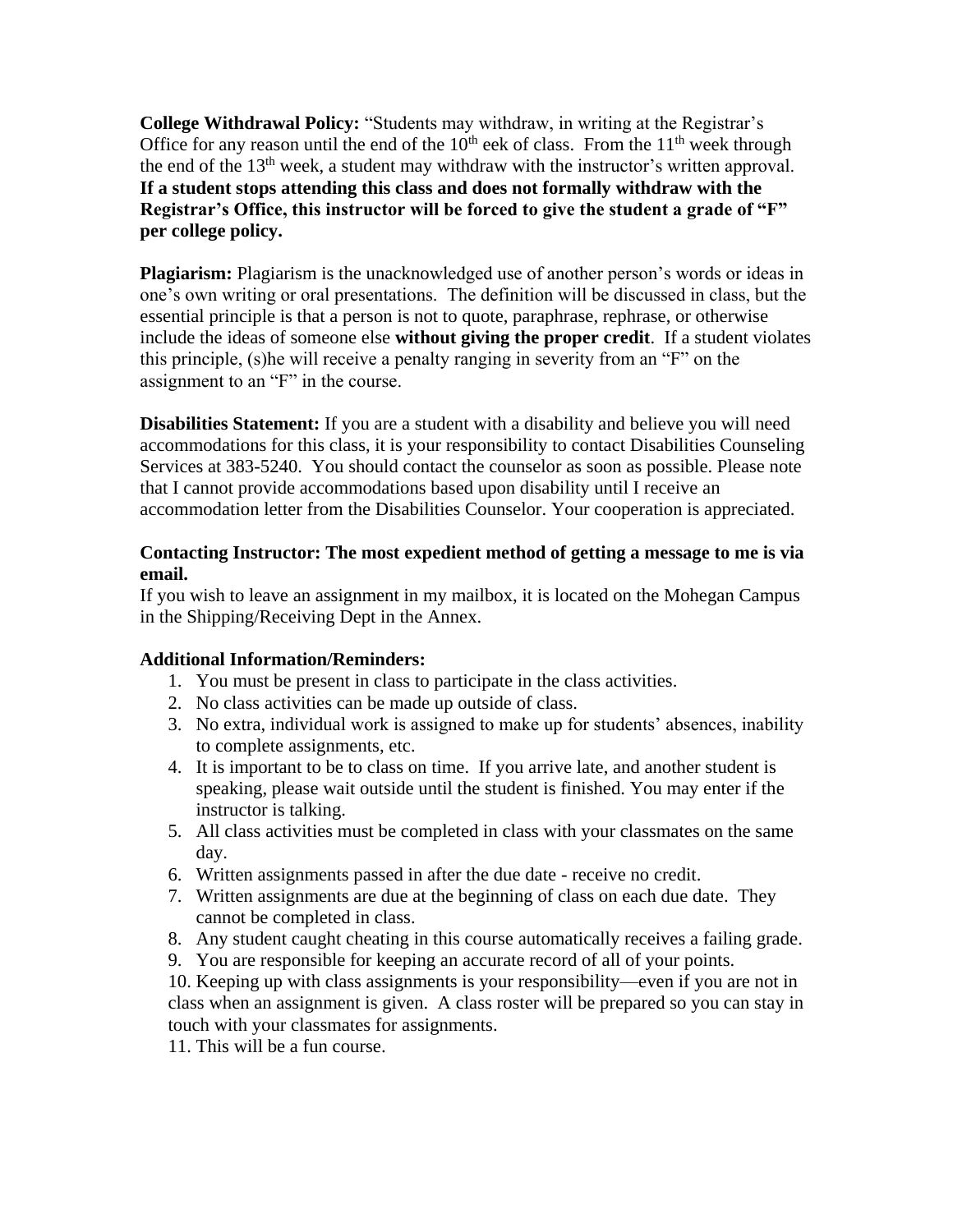# **INTRODUCTION TO PUBLIC SPEAKING COM K173**

|              | Fall-2007                                                                                                                                                                                       |             |
|--------------|-------------------------------------------------------------------------------------------------------------------------------------------------------------------------------------------------|-------------|
| <b>DATES</b> | <b>TOPICS</b><br><b>POSSIBLE POINTS</b>                                                                                                                                                         |             |
| 8/28         | Discussion: Course Guidelines; Objects Exercise Assignment;<br>Get Acquainted Exercise; Discussion: Initial Suggestions<br>for More Effective Speech Delivery; Introductory Speeches (1 minute) | $(10)-5$    |
| 8/30         | Discussion: Chapter Presentations; Group Chapter Assignments;<br><b>Family Roots Assignments; Objects Speeches</b>                                                                              | $(70)-(35)$ |
| 9/4          | Discussion: General Communication Skills, Dyadic Communication;<br><b>Complete Object Presentations</b>                                                                                         |             |
| 9/6          | Discussion: Communication vs. Language vs. Speech, Elements of<br>Human Communication; Controversial Statements Activity                                                                        | 5           |
| 9/11         | Discussion: Chapter 1(Introduction); Family Roots Presentations                                                                                                                                 |             |
| 9/13         | Discussion: Informative Speeches; Assign Informative Speeches;<br><b>Family Roots Presentations</b>                                                                                             | $(5)-(100)$ |
| 9/18         | Chapter 2 (Nervousness) Presentation; Chapter 15 (Informative)<br>Presentation; Family Roots Presentations                                                                                      |             |
| 9/20         | Name Quiz; Chapter 12 (Outline) Presentation; Family Roots<br>Presentations                                                                                                                     | 20          |
| 9/25         | Discussion: Basic Speech Guidelines; Frame Breaking Exercise;<br><b>Informative Topics Brainstorming</b>                                                                                        | $5 - 5$     |
| 9/27         | NO Public Speaking Class. This class to be made up on 11/20/2007                                                                                                                                |             |
| 10/2         | Chapter 5 (Select Topic/Purpose and Central Idea) Presentation; Chapter 10<br>(Organization) Presentation ; Discussion: Basic Speech Guidelines (Finish)                                        |             |
| 10/4         | Chapter 8 (Supporting Your Ideas) Presentation; Complete Family<br>Roots Presentations; Assign Chapter 6 (Finding Information) and Chapter<br>7 (Evaluating Information and Avoiding Plagiarism |             |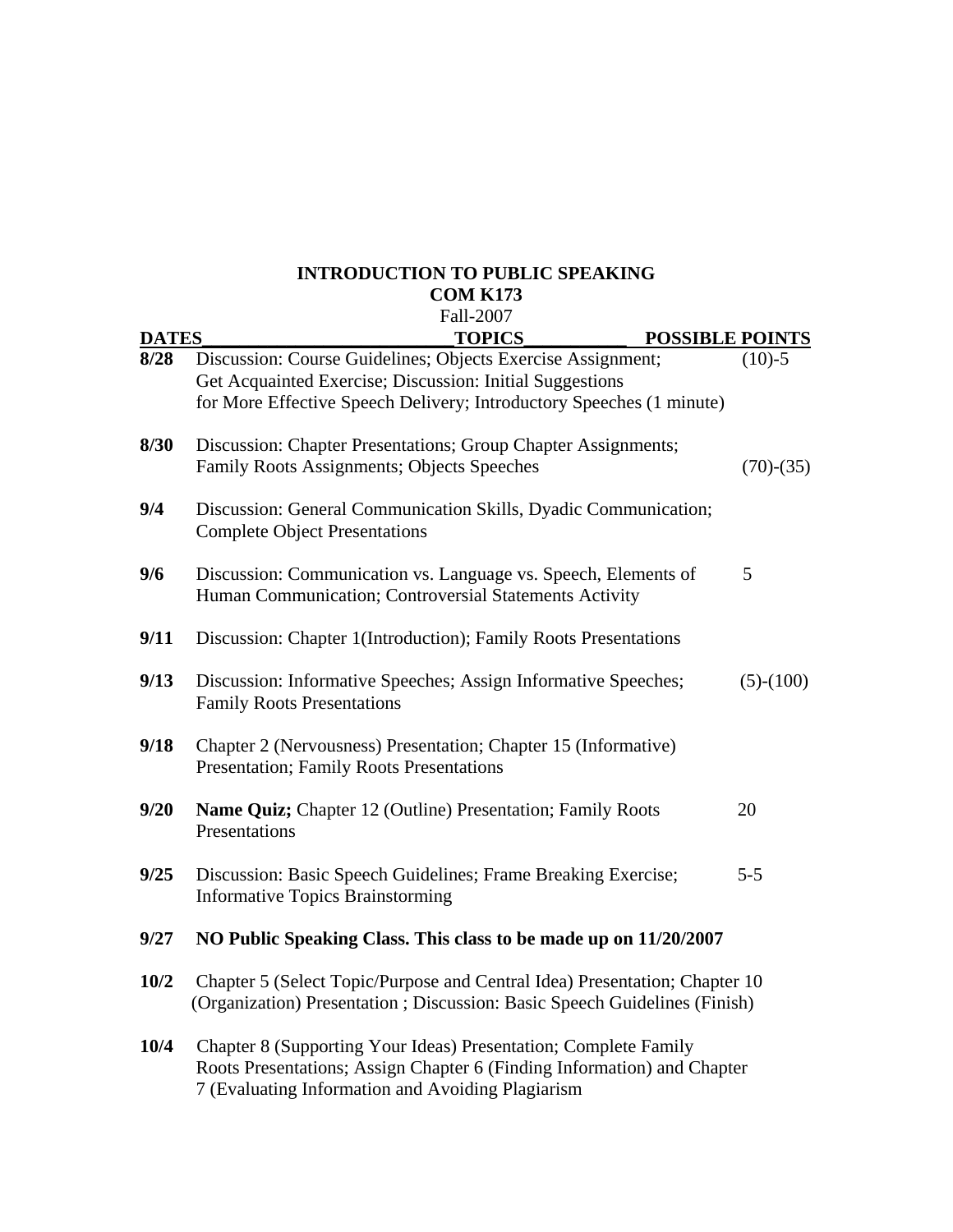| 10/9   | Chapter 11 (Introductions and Conclusions) Presentation; Exam<br>Review (If Time)                                                                                                                         | 5                  |
|--------|-----------------------------------------------------------------------------------------------------------------------------------------------------------------------------------------------------------|--------------------|
|        | 10/11 Discussion: Critiques; Assign Critiques;<br>MIDTERM (Chapters 1,2,5,6,7,8,10,11,12,15)                                                                                                              | $(45)-75$          |
|        | 10/13 Assign Persuasive Speeches; Test Consensus Activity;<br><b>Begin Informative Speeches</b>                                                                                                           | $(5)-(100)$ -<br>5 |
|        | <b>10/18</b> Discussion: Speech Delivery; Informative Speeches                                                                                                                                            |                    |
|        | 10/23 Informative Speeches; Discussion: Listening (If time)                                                                                                                                               |                    |
|        | 10/25 Informative Speeches; Discussion: Interview Techniques (If time)                                                                                                                                    |                    |
|        | 10/30 Discussion: Persuasive Speeches; Chapter 16 (Persuasive) Presentation;<br>Discussion: Group Communication; Assign Chapter 15 (Proofs) and<br>Chapter 19 (Group Communication); Informative Speeches |                    |
| 11/1   | Kidney Machine Consensus Activity; Assign Group Dynamics Journal; 5-(5)<br>Chapter 14 (Delivery) Presentation                                                                                             |                    |
| 11/6   | Chapter 9 (Visuals) Presentation; Chapter 3 (Listening) Presentation;<br>Persuasive Speeches                                                                                                              |                    |
| 11/8   | Discussion: Nervousness; Persuasive Speeches                                                                                                                                                              |                    |
|        | 11/13 Chapter 4 (Audience) Presentation; Persuasive Speeches;<br>Discussion: Impromptu Speeches                                                                                                           |                    |
|        | 11/15 Chapter 13 (Wording the Speech) Presentation; Persuasive Speeches                                                                                                                                   |                    |
|        | 11/20 Chapter 18 Presentation; Finish Persuasive Speeches                                                                                                                                                 |                    |
|        | 11/22 Thanksgiving Holiday: NO CLASS                                                                                                                                                                      |                    |
|        | 11/27 Self-Concept Activity                                                                                                                                                                               | $5-(5)-(5)$        |
|        | 11/29 Impromptu Speeches #1                                                                                                                                                                               | 5                  |
| 12/4   | Impromptu Speeches #2; Peer Verbal Critiques                                                                                                                                                              | $5 - 5$            |
| $12/6$ | Finish ALL Verbal Assignments; Class Evaluation Activity;<br>Exam Review (if time)                                                                                                                        | $10-5$             |
|        | 12/11 FINAL EXAM (Chapters 3,4,9,13,14,16,17,18,19)                                                                                                                                                       | 75                 |